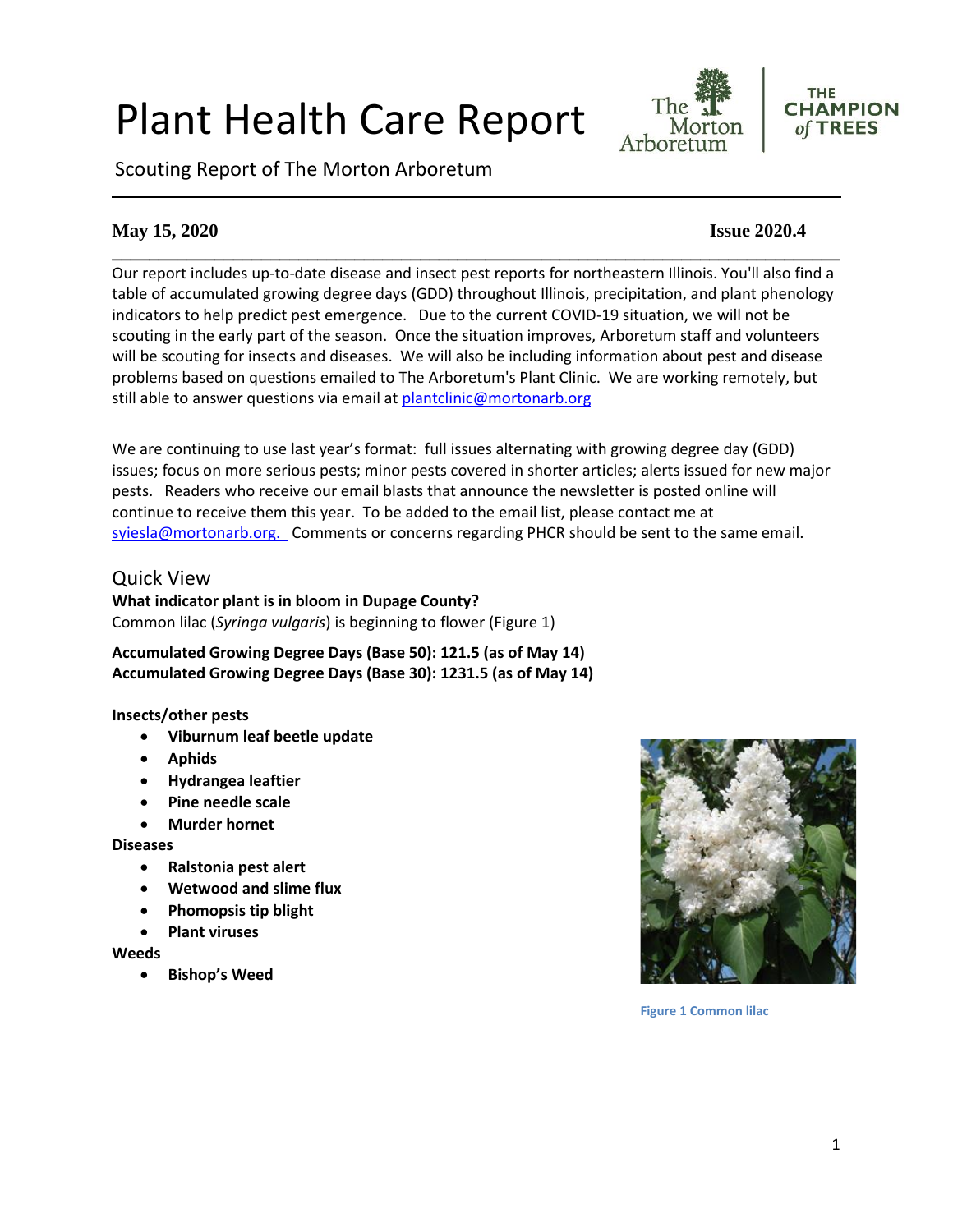# **Thank you!**

Writing the Plant Health Care Report has been more challenging this year without the regular scouts in the field. As I have mentioned previously, I can glean information from the Plant Clinic email, the scouts looking around their own neighborhoods and observations I can make while driving around the area. This week I would like to give a little shout out to the volunteers of the Plant Clinic. Our 60 volunteers live in many different communities (and counties) in the Chicago region and they are very observant. I put out the call to them to tell me what they are seeing (and asked them to check their own viburnums for the leaf beetle). The response was great and has allowed me to write a fuller and more in-depth newsletter this week than I thought I would. Never doubt the power of a group of volunteers. Thanks to them for helping and thanks to you for reading.

## Degree Days and Weather Information

We are once again offering Lisle readings right above the Arboretum readings. The spread between these two sites shows that temperatures can vary over a short distance, which means growing degree days can be quite variable as well.

As of May 14, we have 121.5 base-50 growing degree days (GDD). The historical average (1937-2019) for this date is 155 GDD<sub>50</sub>. Since January 1, we have had 15.4 inches of precipitation. Historical average (1937-2019) for precipitation Jan-May is 16.1 inches.

| Location                 | $B_{50}$ Growing Degree Days<br>Through May 14, 2020 |
|--------------------------|------------------------------------------------------|
| Carbondale, IL*          | 390                                                  |
| Champaign, IL*           | 191                                                  |
| Glencoe*                 | 27                                                   |
| Chicago Botanic Garden** | No report                                            |
| Chicago O'Hare*          | 125                                                  |
| Kankakee, IL*            | 142                                                  |
| Lisle, $IL^*$            | 135                                                  |
| The Morton Arboretum     | 121.5                                                |
| Quincy, IL*              | 263                                                  |
| Rockford, IL*            | 103                                                  |
| Springfield, IL*         | 235                                                  |
| Waukegan, $IL*$ (60087)  | 64                                                   |
| Waukegan, IL* (60085)    | 80                                                   |

\*\*Thank you to Chris Henning, Chicago Botanic Garden, for supplying us with this information.

\*We obtain most of our degree day information from the GDD Tracker from Michigan State University web site. For additional locations and daily degree days, go t[o http://www.gddtracker.net/](http://www.gddtracker.net/)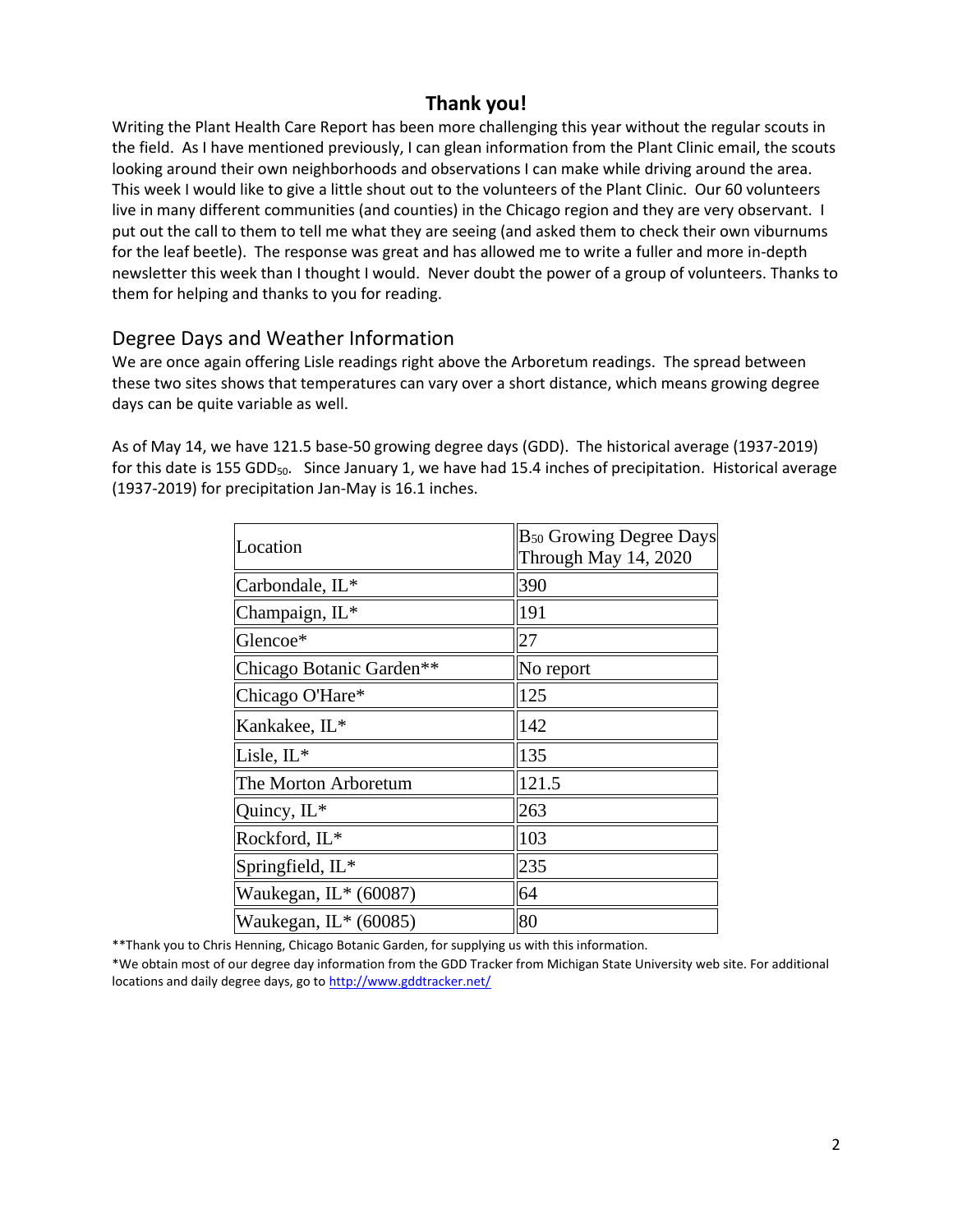## **How serious is it?**

This year, articles will continue to be marked to indicate the severity of the problem. Problems that can definitely compromise the health of the plant will be marked "serious".Problems that have the potential to be serious and which may warrant chemical control measures will be marked "potentially serious". Problems that are seldom serious enough for pesticide treatment will be marked "minor". Articles that discuss a problem that is seen now, but would be treated with a pesticide at a later date, will be marked "treat later". Since we will cover weeds from time to time, we'll make some categories for them as well. "Aggressive" will be used for weeds that spread quickly and become a problem and "dangerous" for weeds that might pose a risk to humans.

## **Pest Updates: Insects**

#### **Viburnum leaf beetle update (serious)**

Earlier this week, several plant clinic volunteers informed me that Viburnum leaf beetle (*Pyrrhalta viburni*) larvae had hatched out in their neighborhoods. The larvae are VERY small at this time, but they are already munching away on partially opened leaves of arrowwood viburnum (*Viburnum dentatum*). The larvae were tucked in between the veins on the lower side of the leaf and fairly well hidden. This photo (fig. 2) shows how small they are this week.



Even at the late stages of their development, the larvae are small (less than 1/2 inch). They can vary

**Figure 2 Tiny VLB larvae feeding on a viburnum leaf that is only half open.**

in color. They may be pale green, pale orange or yellow. They do have a distinctive pattern of black spots along their sides and a row of black dashes running down their backs (fig. 3). The larvae feed primarily on the undersides of new foliage.

**Management**: Insecticides can be used on the larvae in May/June when they are feeding and on the adults in summer when they are feeding. To treat the larvae, some university websites are suggesting spinosad or insecticidal soap (this product must be sprayed directly on the larvae, so the lower sides of the leaves will need to be sprayed). Reducing larval populations now will help reduce both the damage done and the need for stronger insecticides when the beetles emerge. Cornell University suggests a single soil application of



**Figure 3 Close up of VLB larvae (photo: S. Adams)**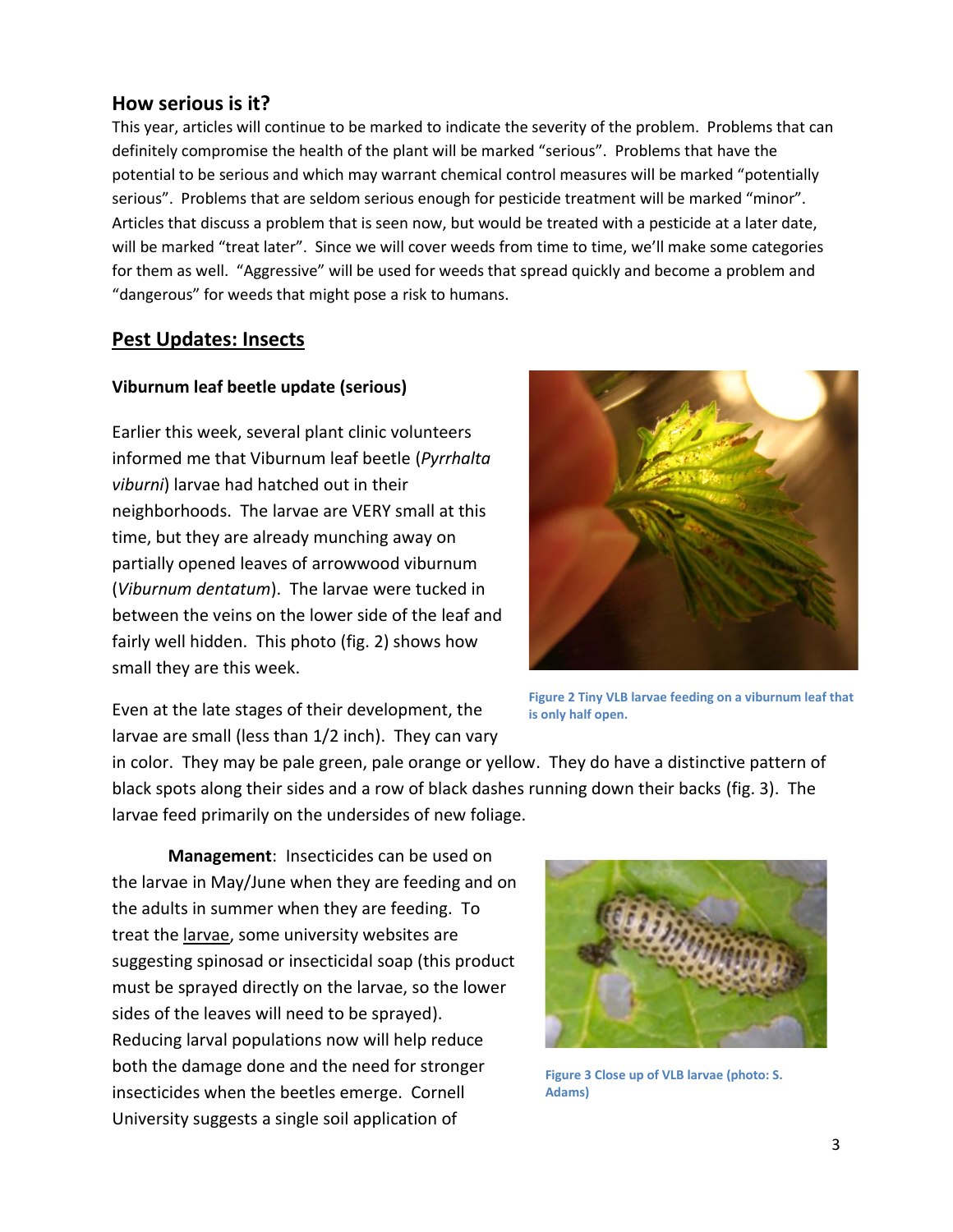imidacloprid in spring (not summer) to control adults this summer. Remember that imidacloprid is systemic in the plant and can go into flowers, possibly endangering pollinators.

If you plan to add new arrowwood viburnums to the landscape, don't plant big groups (remember diversity is the way to go). Plant one or two, and this pest will be easier to manage. Not all species of viburnum are highly susceptible to this pest. A full list of viburnums and their relative susceptibility can be found at the link below.

### Good websites:

[http://www.mortonarb.org/trees-plants/tree-and-plant-advice/help-pests/viburnum-leaf](http://www.mortonarb.org/trees-plants/tree-and-plant-advice/help-pests/viburnum-leaf-beetle)[beetle](http://www.mortonarb.org/trees-plants/tree-and-plant-advice/help-pests/viburnum-leaf-beetle)

# **Aphids (minor)**

We are starting to see aphids showing up in the landscape. We have had two reports of aphids on honeysuckle vines and now one of our volunteers reports them on viburnums. There are a number of different species of aphids that vary in color; yellow, green, pink, black. They are all tear-drop shaped (fig. 4) and have two cornicles on the back end (looks like twin tail-pipes). Aphids are small, about 1/16".

These insects suck out sap from the leaves. The feeding often leads to curled or distorted leaves. Uncurling the leaves exposes the insects. Aphids also produce honeydew, which is a sticky substance. Sticky



**Figure 4 Aphid (arrows point to cornicles)**

leaves are often noticed before the insects themselves. Aphid damage is generally fairly minor, but they can be vectors for viruses.

**Management:** Aphids are relatively easy to manage. Some species do not stay with a particular plant for the whole season. By the time the damage is noticed, the insects may have moved on. Aphids tend to feed in groups at the ends of branches. Clipping off those branch ends can get rid of the whole population quickly. Spraying the plant with a strong stream of water from the garden hose may also dislodge much of the population. There are also natural predators, like lady bugs, that will feed on aphids, so avoid insecticides and let the good insects do their job.

## Good websites:

<http://www.mortonarb.org/trees-plants/tree-and-plant-advice/help-pests/aphids> <http://extension.missouri.edu/p/g7274>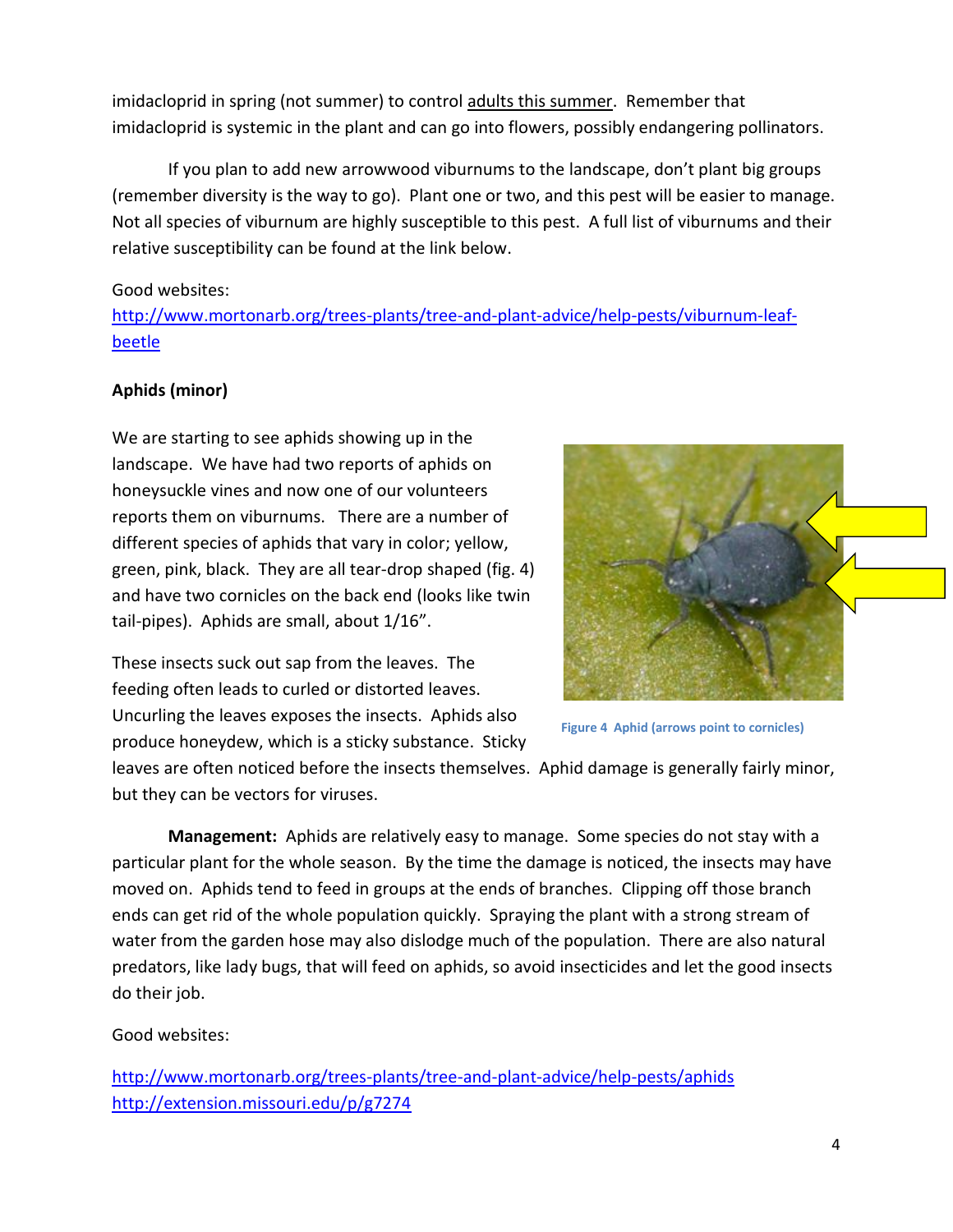### **Hydrangea leaftier (minor)**

This is an unusual little weirdo showing up in a couple of gardens. The hydrangea leaftier (*Olethreutes ferriferana*) is showing up on 'Annabelle' hydrangeas (*Hydrangea arborescens* 'Annabelle'). Two of our volunteers found this in their own yards. This little caterpillar (fig. 5) will tie leaves together to form a pouch-like structure (fig. 6) at the end of the branch. The caterpillar lives inside. In summer, the caterpillar will go to the ground to pupate. Adult moths will emerge in spring.

**Management:** Hand removal of the affected leaves is usually sufficient control.

Good website:<http://hyg.ipm.illinois.edu/article.php?id=359>



**Figure 5 Hydrangea leaftier larva**



**Figure 6 Damage done by hydrangea leaftier**

## **Pine needle scale (potentially serious)**

Pine needle scale (*Chionaspis pinifoliae*) has been found on Scots pine (*Pinus sylvestris*). So far,

we are only seeing small populations. Pine needle scale overwinters as eggs under a female adult. The female looks like a white, tear-drop shaped fleck (fig. 7) on a pine needle. After the eggs hatch (which should occur later this month), the tiny crawlers move to a new site on the host plant to feed. They suck juice from needles. As the crawlers develop, they secrete a white, waxy covering over their bodies. By late June or early July, they reach maturity, and second-generation eggs are laid. Second generation crawlers begin to appear in late July to early August. A



**Figure 7 Pine needle scale adults (white)**

heavy infestation will cause needles to turn yellowish brown. Pine needle scale does not produce honeydew.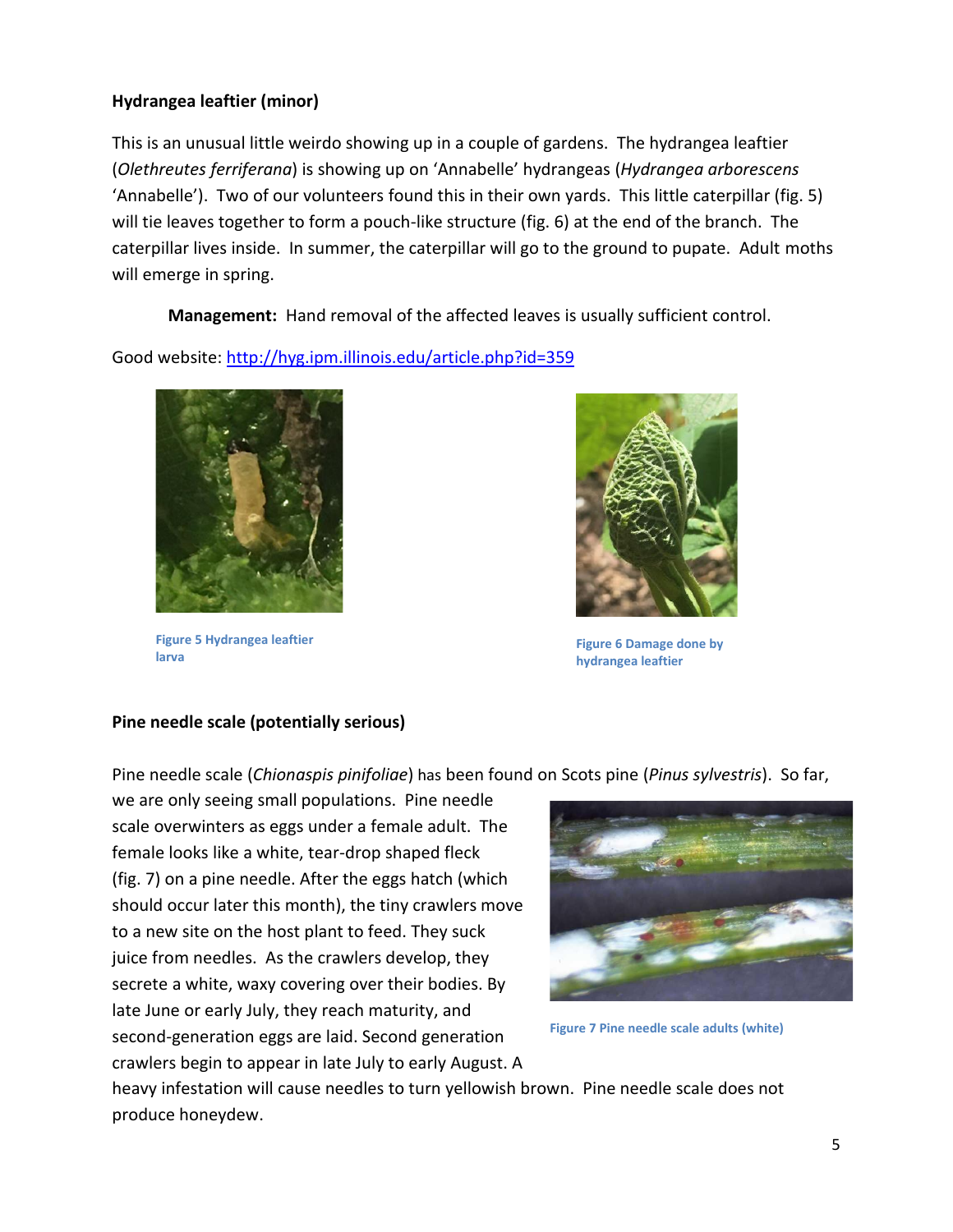Heavy infestations can give trees a flocked appearance. After multiple years of severe infestation, branches, and sometimes trees, can be killed. Pine needle scale prefers Scots and mugo pines and occasionally infests Austrian, white, and red pines.

 **Management:** Insecticide treatments are commonly targeted at the young (crawler stage) of the scale, so knowing which scale you have and when the crawlers are expected helps with the timing of pesticide use. Systemic insecticides (applied as drenches or injected into the tree) may be used on many species of scale, but every systemic insecticide does not work on every species of scale, so check the label of the product for specific information. Planning is required, as these products are often applied early in the season to give them time to move through the plant to be available when crawlers are active. If a tree will be sprayed with an insecticide, treatment should be timed to occur when crawlers are present. For pine needle scale, we expect that to occur later this month. Before using any insecticide, check for the presence of beneficial insects or holes in the adult scale that indicate attack by parasitoids.

#### Good website:

<http://www.mortonarb.org/trees-plants/tree-and-plant-advice/help-pests/scale-insects>

#### **Murder hornet (serious pest of bees)**

No doubt you have seen reports of the 'murder hornet' online. This prompts me to include some information about this pest. The real name of this insect is the Asian giant hornet (*Vespa mandarinia*). At this time, this pest is NOT in Illinois. It has been found only in very limited locations in the Continental U.S. The nickname murder hornet comes from the fact that late in the season the hornets will stage mass attacks on bee colonies.

## A report from USDA-APHIS:

[https://cms.agr.wa.gov/WSDAKentico/Documents/PP/PestProgram/Vespa\\_mandarinia\\_NPRG\\_](https://cms.agr.wa.gov/WSDAKentico/Documents/PP/PestProgram/Vespa_mandarinia_NPRG_10Feb2020-(002).pdf) [10Feb2020-\(002\).pdf](https://cms.agr.wa.gov/WSDAKentico/Documents/PP/PestProgram/Vespa_mandarinia_NPRG_10Feb2020-(002).pdf)

From Michigan State: <https://www.canr.msu.edu/news/giant-wasps-arent-coming-for-you>.

# **Pest Updates: Diseases**

**Ralstonia Pest alert:** In case you missed it, here is a repeat of a pest alert we posted in the April 24<sup>th</sup> growing degree day issue.

North American Plant Protection Organization posted a pest alert about *Ralstonia solanacearum* on geraniums. The alert can be found at

**[https://www.pestalerts.org/official-pest-report/ralstonia-solanacearum-race-3-biovar-2](https://www.pestalerts.org/official-pest-report/ralstonia-solanacearum-race-3-biovar-2-detection-united-states-greenhouse) [detection-united-states-greenhouse](https://www.pestalerts.org/official-pest-report/ralstonia-solanacearum-race-3-biovar-2-detection-united-states-greenhouse)**

General information about this disease can be found at this link: <https://www.ncipmc.org/projects/pest-alerts1/ralstonia-solanacerum/>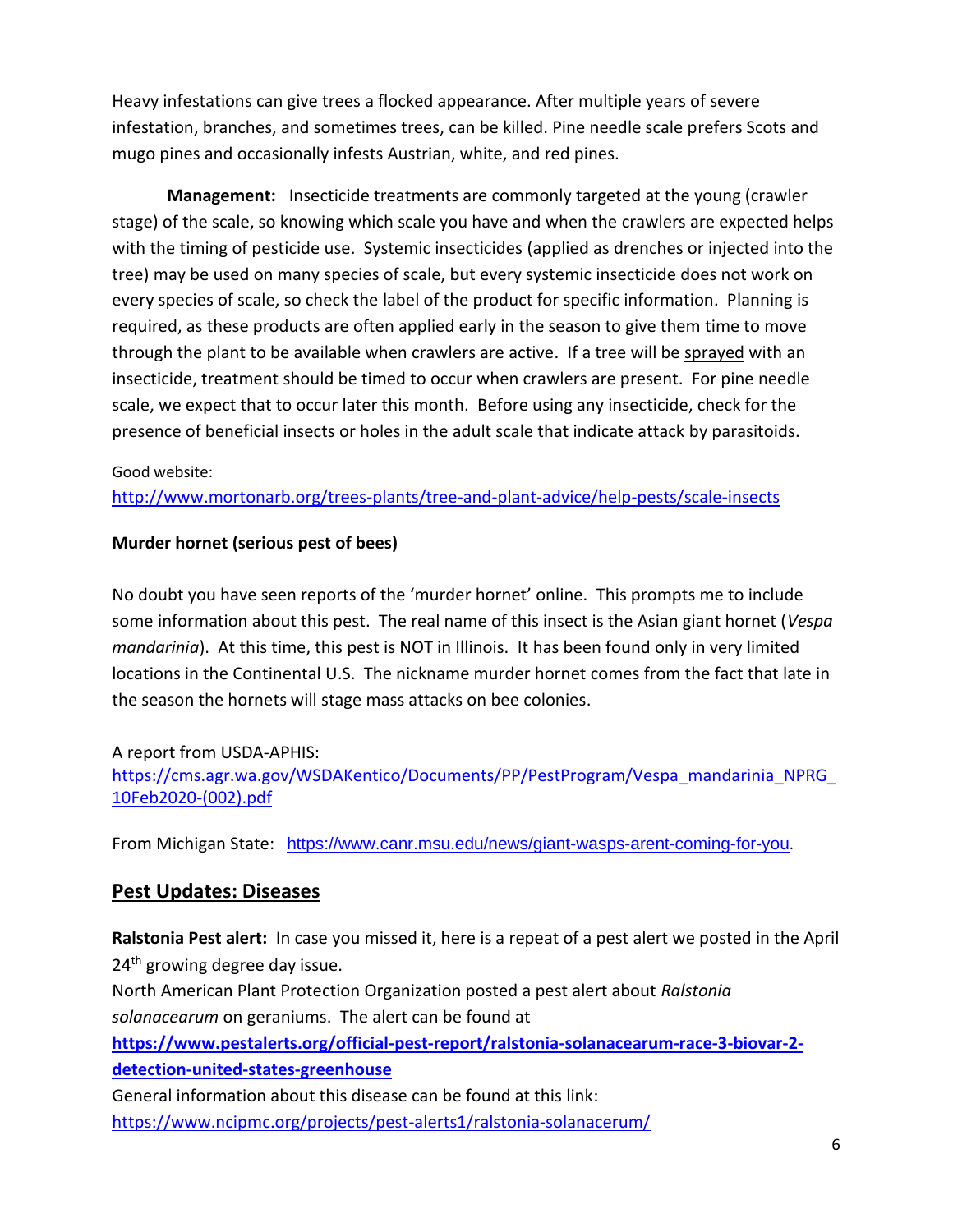#### **Wetwood and slime flux (minor)**

The Morton Arboretum Plant Clinic has received a couples of emails regarding wetwood and slime flux. This bacterial disease is usually associated with elms and poplars, but can affect other tree species. The bark or trunk of the tree appears to be water-soaked (fig. 8). The causal organisms of wetwood are several different bacteria in the inner sapwood and heartwood. Gas produced by bacterial fermentation creates pressure that forces the wetwood ooze through openings and weak points in the tree. When wetwood ooze becomes a chronic problem, the resulting flow of ooze is called slime flux. If this toxic liquid is transported internally to branches, wilting and/or defoliation may occur. Wilting is rarely seen, but areas of dead bark are common. On the plant surface, this liquid supports the growth of many other kinds of bacteria and



**Figure 8 Wetwood/slime flux**

fungi that sometimes results in 'slime' being produced on the surface of the bark. The slime can be various colors. Another email was received with photos that showed alcoholic flux which is similar to slime flux. Alcoholic flux has a fermented smell and a white, frothy look.

**Management:** There is no cure for wetwood (or alcoholic flux). Keep trees watered during dry periods because drought is thought to increase wetwood problems. The practice of boring a hole into the trunk and inserting a pipe to release gas pressure doesn't help much, plus you are creating another open wound for organisms to colonize. Dead and weak branches should be removed. Bacteria are easily transmitted by tools so disinfect tools before pruning another tree.

#### Good websites:

<http://www.mortonarb.org/trees-plants/plant-clinic/help-diseases/wetwood> https://ucanr.edu/blogs/blogcore/postdetail.cfm?postnum=21997

#### **Phomopsis tip blight (minor to potentially serious)**

Phomopsis tip blight is a leaf and shoot infection that affects the new, young foliage of various evergreens. Plant Clinic has received a couple of emails about this (diagnosis unconfirmed). This is a common disease of many junipers. The first symptom, yellow spots on young needles, occurs soon after infection. The fungus then enters young stem tissue causing dieback of the new shoot tips (fig. 9). Affected foliage turns dull red to brown and then ash gray. As the disease progresses, small lesions (cankers) form on the stems where infected and healthy tissue meet. Infection is spread primarily by splashing rain, wind, insects, or mechanical means.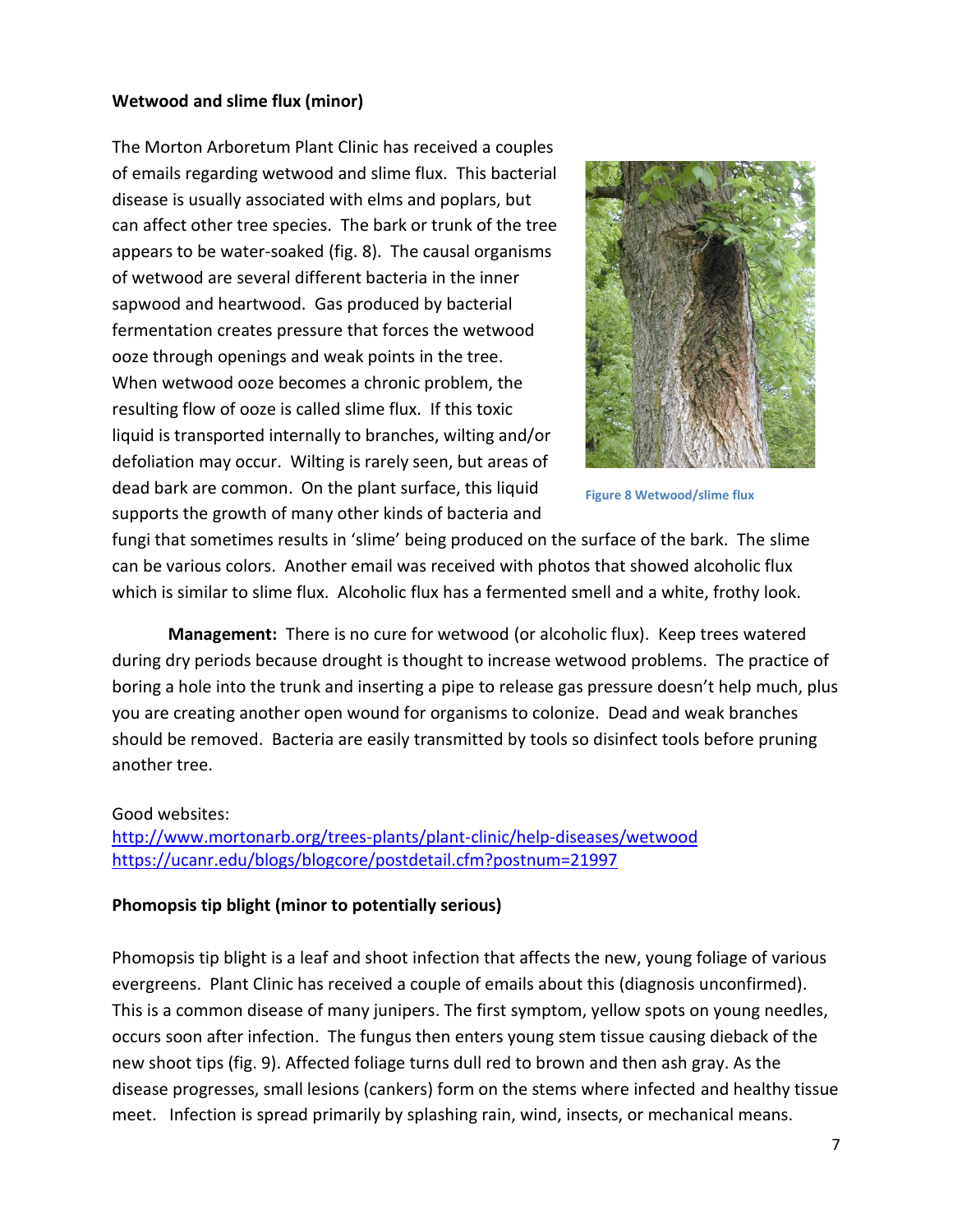Repeated infections occur when temperatures are between 70 -80 degrees F, during periods of high humidity, and when foliage is wet. The fungus can persist in dead parts of infected plants for as long as two years.

Severity of the disease is often tied to the age of the plant. Young plants may be seriously injured or even killed, while older plants are less severely injured. Repeated infections, year after year, may lead to decline.



**Figure 9 Phomopsis tip blight**

**Management:** Cultural techniques, such as avoiding wetting of foliage, proper spacing of trees for good air circulation, and sanitation (removal of dead tissue when feasible) will help reduce the incidence of disease. Small trees may need to be treated with fungicides in spring to protect them from damage.

#### Good websites:

<http://www.mortonarb.org/trees-plants/tree-and-plant-advice/help-diseases/juniper-tip-blight> <http://plantclinic.cornell.edu/factsheets/junipertipblight.pdf>

#### **Plant Viruses (some minor, some potentially serious)**

We are starting to see some plants exhibiting viral symptoms already this year. We have already seen potential viral symptoms on a couple of perennials. Viruses seldom kill their hosts, but the plant will always be infected and many viruses can be spread by insects that feed on a diseased plant and then move to a healthy plant to feed. Virus symptoms can vary by plant and by virus. Common symptoms include



**Figure 10 Tobacco rattle virus on barrenwort**

mottling, mosaic patterns and excessive growth of plant parts (figs. 10 and 11).

**Management:** There is no chemical management of viruses. Once the plant is infected, it cannot be 'cured'. There are two options for dealing with viruses. First, you can keep the plant and live with the fact that it has the virus. For some plants this is an acceptable option, especially if it does no serious damage to the plant or there are no other plants of the same species nearby to become infected. The second option is to destroy the plant. This is a good idea with small plants like roses, hostas or



**Figure 11 Unidentified virus on katsura**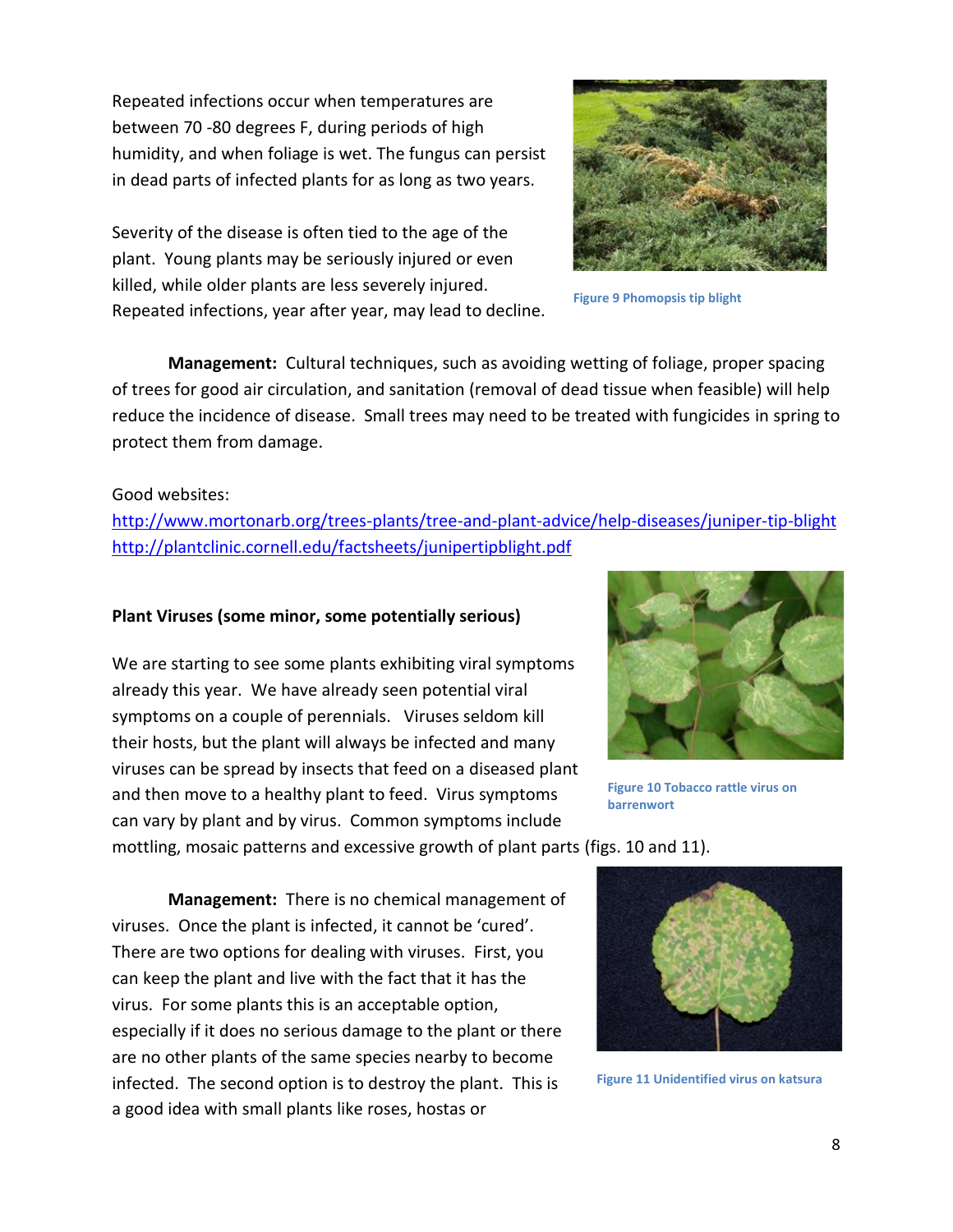raspberries where there are other plants of the same species nearby that might become infected.

# **Pest Updates: Weeds**

## **Bishop's weed (aggressive)**

For many years, Bishop's weed (*Aegopodium podagraria*) was sold as a ground cover and some garden centers still sell it. The variegated cultivar was especially popular (fig. 12). But times change, and the biggest question that the Plant Clinic gets regarding this plant is "How do I get rid of this?" Why the change? Bishop's weed is a strong grower and is very aggressive, often covering a lot more territory than is desirable. This plant spreads easily underground and can be difficult to control. Wisconsin law designates this as a "restricted invasive plant". (For more



**Figure 12 Variegated Bishop's weed**

information on invasive species laws in Midwestern states visit [www.mipn.org\)](http://www.mipn.org/)

The leaves are compound with up to 9 leaflets. The arrangement of the leaves often leads people to mistake it for poison ivy. Leaves of the species are green, but the variegated cultivar has green leaves with creamy margins. The plants will produce clusters of white flowers that resemble Queen Anne's lace, followed by lots of seeds!

**Management:** Bishop's weed can be difficult to control. Remove flowers before they go to seed to minimize spread through that venue. Control of existing plants is difficult without herbicides because digging the plant seldom removes all the underground stolons. Glyphosate can be used to control this plant, but multiple applications may be needed. It is best to treat the plant when it is small, either at the time it is emerging from the soil or resprouting after being cut down. Glyphosate will be absorbed by the young leaves and transported down to the root system to kill out the entire plant. Glyphosate is a non-selective herbicide and can kill or damage any plant so care must be used to avoid getting it on desirable plants.



 *[Bartlett Tree Experts,](http://www.bartlett.com/)   [Presenting Sponsor of the Plant Clinic.](http://www.bartlett.com/)*